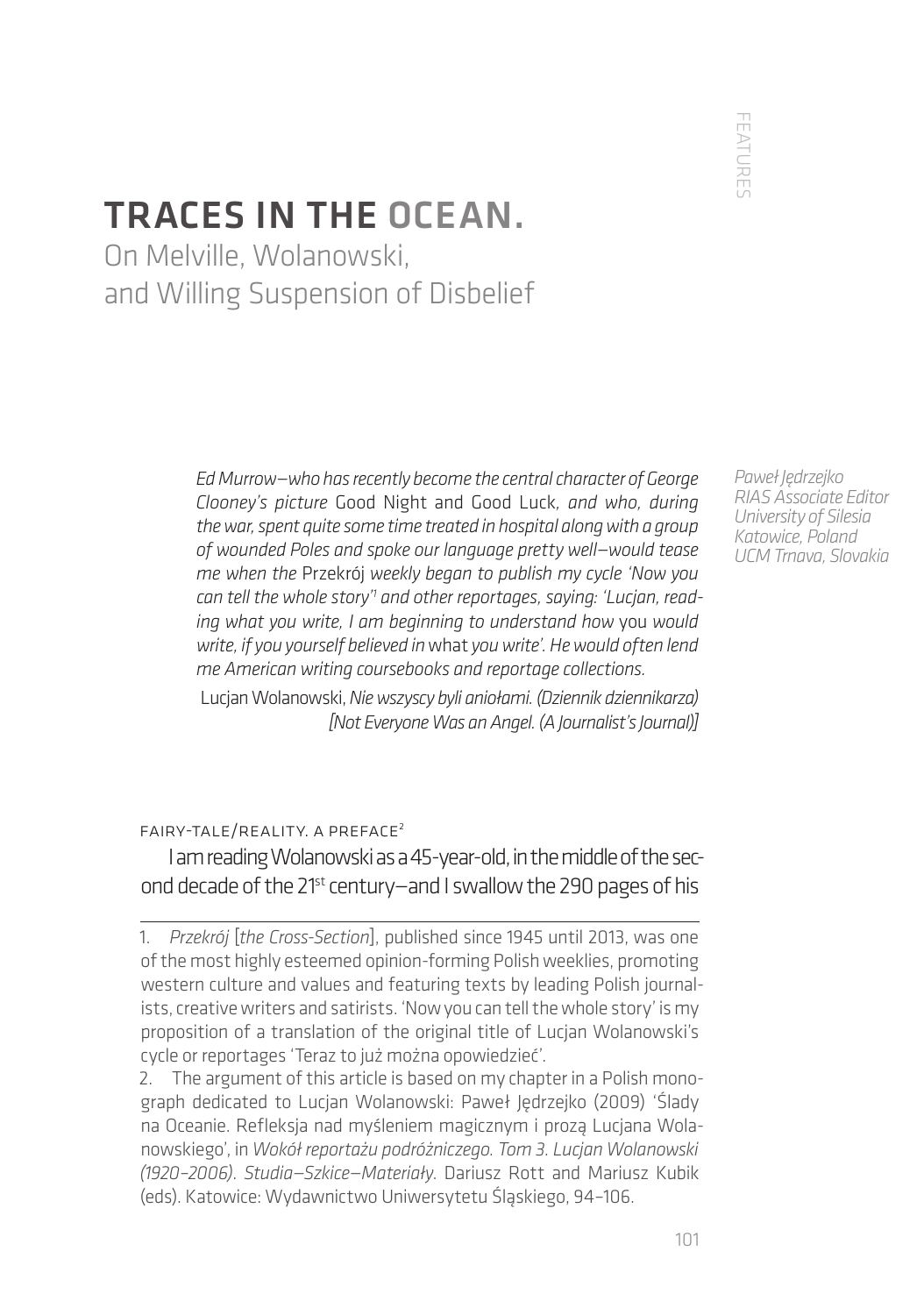book on the *Rebels of the South Seas*<sup>3</sup> in one night. Just like thirtyodd years before, when—as a chronically ill, bed-ridden child from the then smoggy, industrial, province of Silesia—I would devour every book that a kind parental hand would leave at my night table (then, out of sheer boredom), especially, if such a book could teleport me to places distant in time and space. So distant that they would seem unreal; so unreal that they would almost seem a fairy-tale, born of someone's poetic imagination. Quite honestly, in the 1970s and 80s it would not make an iota of difference to me if I went to sea on board of the *Adventure* with Moominpappa, or whether I sailed around the world with Joshua Slocum as a deckhand of the *Spray*. At the time, the facticity of distant realities was just as unverifiable for me as it was for the adults of my family. Only I had not yet developed the necessary awareness to understand how important this difference was for them.

### sailing/imagination. introduction

When the *Rebels of the South Seas* came out in 1981, one of the very few legal windows onto the world in the then communist Poland was sailing. All one needed to do to be allowed to go to sea on board of a sailing yacht—one usually owned by a yacht club sponsored by a major state-owned industrial company or by a state-run institution—may be summarized in a few uncomplicated steps. First, one needed to undergo training, pass an examination and obtain a proper sailing license. Then, one had to file an application with the local branch of the Polish Yachting Association to have the socalled 'Yachtsman's Log Book' issued. Henceforth, things were simple: one had to make an appointment to undergo a few medical tests, have the doctor's approval stamped into the newly obtained Log Book, pay a visit to the local passport office, fill in about a ton of official documents, and finally—allowing a few weeks necessary for the Authorities to x-ray the applicant for traces of political dissidence—spend an exciting night while waiting in line to receive the much longed-for 'Sea-Sailing Permit' from a 'botox-faced' automaton of an officer. The shiny red rubber stamp in the Log Book

## *Oceanamerica(s)*

<sup>(</sup>Wolanowski, 1980 [1981]). Throughout the article, I refer to the book by its English title in my translation: *Rebels of the South Seas. A Reporter on Track of the Mutiny on Board of His Majesty's Ship the* Bounty.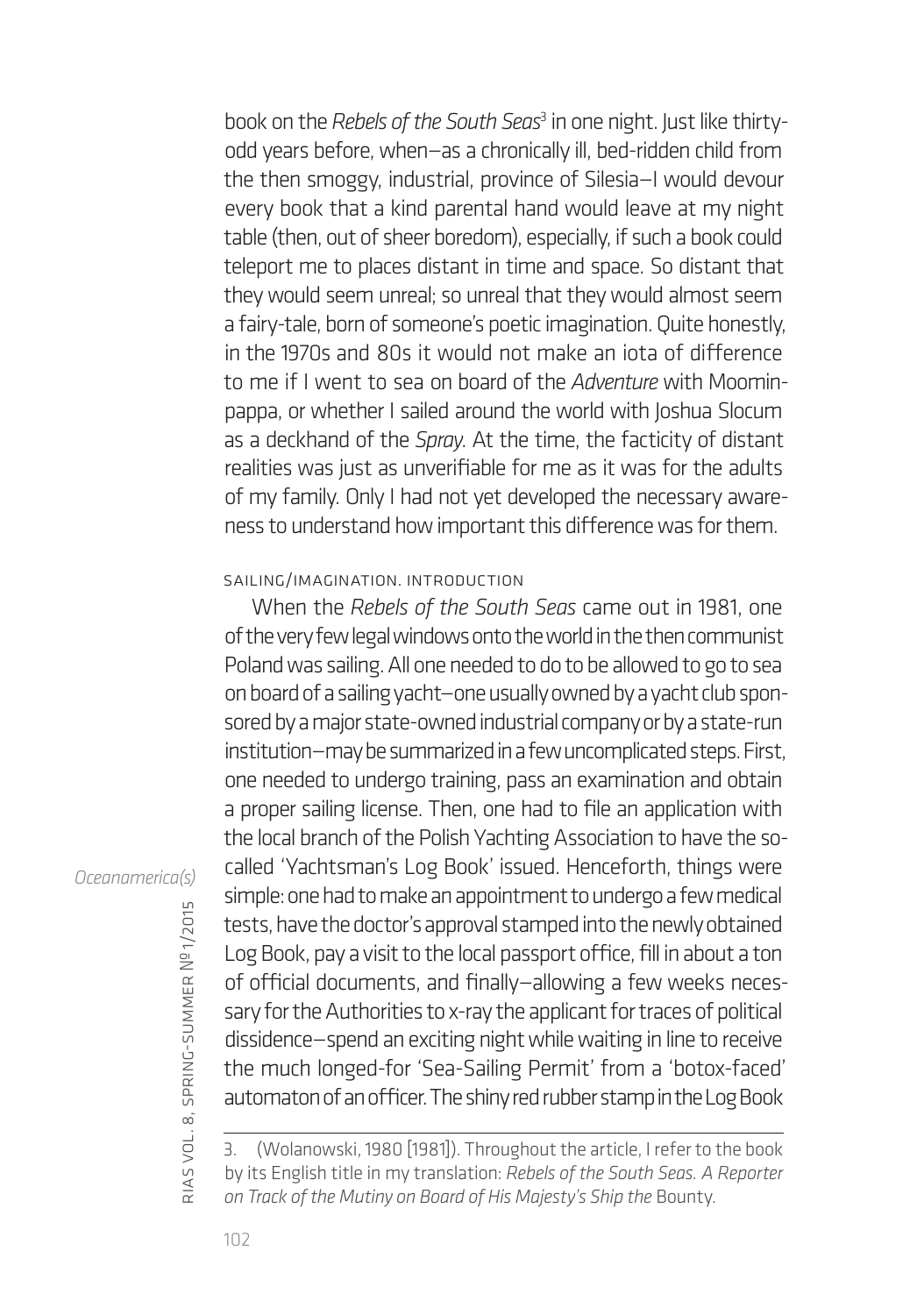was *almost* a passport, just like sailing itself was *almost* traveling. *Almost*, because the 'Permit' did not grant one the right to leave international waters or enter the territorial belt of any country other than Poland. All it legitimized was a far-off glance at the fascinating Western world, a distant perspective, which, after all, is an archaic term for a spy-glass. Indeed, at the time, we were allowed so much as an 'optical *de*lusion': we could sail as close to the islands of Bornholm or Christiansø as the regulations permitted and spy through the glass of the binoculars upon the other, forbidden, reality of the 'bloodthirsty capitalist world'. Voyeurism, along with the fantasies it energized, would, out of necessity, have to suffice in lieu of a full-fledged experience. Still, returning from such cruises, Polish yachtsmen would often spin yarns, bragging, for instance, to have 'been to Denmark'—yet, although they would never have set foot on the Danish soil, just because they managed to 'sneak' a nautical mile or so into the belt of Danish national waters, in their minds their 'almost-a-visit' would be nothing short of real. As real, as they only could imagine it. After all, nominally, they *were* in Denmark.

Incidentally, it was also in that time that the log books of the majority of Polish sailing yachts would record a skyrocketing increase in the instances of serious damage to hulls, rigging, or vital systems: 'unexpectedly', fresh water pipes would 'crack', steerage cables would 'suddenly' break, and the leaky planking would let in such amounts of seawater that, despite their dedication, the crew working the bilge pumps (which, more often than not, would 'prove defective' anyway) and buckets—would not be able to avert the imminent danger. 'Now you can tell the whole story': many of the more courageous skippers (who would either have struck friendships or deals with crewmen, whose day job would incidentally involve serving as officers of the Home Security Service of the People's Republic of Poland but who, like everyone else, would *also* harbor secret desires to experience the world outside the Eastern Block) would, more or less openly, and sometimes only on paper, sabotage the boats in order to meet the legal requirements for a 'justifiable deviation' as defined by international laws concerning Marine Occurrence Obligations and the master's responsibilities in event of emergencies. The 'justifiable deviation' laws would

REVIEW OF INTERNATIONAL AMERICAN STUDIES review of international american studies *Paweł Jędrzejko RIAS Associate Editor University of Silesia Katowice, Poland*

*UCM Trnava, Slovakia*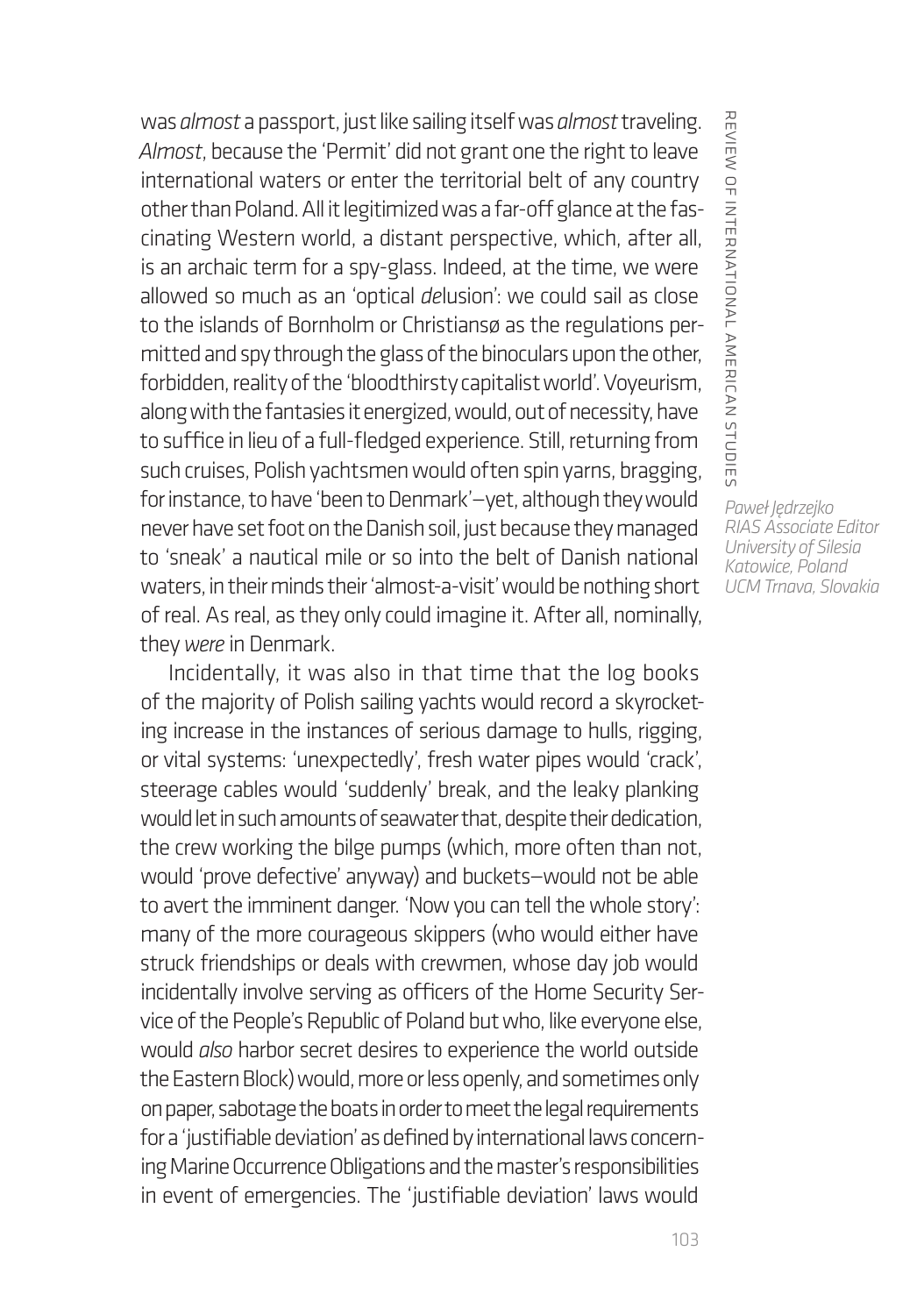allow skippers to put into port with a damaged ship. The fact that the closest port of escape would always be a non-Polish port would, of course, be a 'complete coincidence'.

Then, usually, the sailors would return home—and when the short sailing season in the Baltic Sea was over, those enchanted by the sea would seek an ersatz to nautical voyaging: they would lose themselves in Conrad, Melville, popular travelogues, diaries, journals and reportages, often published in the then popular series titled Famous Sailors.<sup>4</sup> The sailing community would also gather together around the first sea-shanty festivals and concerts, mesmerized by the simplicity of the then fresh translations of traditional working songs introduced to Polish culture by such major figures as Marek Szurawski and his group 'The Old Bells', Jerzy Rogacki and his band 'The Four Reefs' or Andrzej Mendygrał and his favorite a cappella ensemble, 'The Roaring Twenties'.5 Between concerts, in a joyful mood, in any space that—with a wee bit of imagination— could pass for a port tavern, surrounded by trusted shipmates', friends, with whom one would share the secret of the last 'justified deviation', one would make plans for the next cruise: the next expedition into the liquid space of unlimited freedom, of liberty without borders. The sea and the whole maritime tradition—which the Poles have first adapted from maritime nations of the British Isles, Ireland, Brittany, or the USA, and then developed their own, original, formulas<sup>6</sup>-would bring people together. Thus emerged a phenomenon

*Oceanamerica(s)*

6. To some extent, this kind of 'magical thinking' manifests its power until this day. After 1989, yachting became one of the favorite Polish sports and the popularity of sea songs reached such heights that the proliferation of sea shanty groups and events dedicated to maritime music gave rise to a unique branch of music industry in Poland. Next to traditional songs—whose musical arrangements are often simplistic, and whose lyrics are often sexist and anti-ecological, sometimes brutal, sometimes bawdy or crude, yet whose popularity never abates among

rias

vol. 8, spring-summer

№ 1/2015

<sup>4.</sup> A series published by Wydawnictwo Morskie in Gdańsk; the original title of the series is *Sławni* żeglarze *[Famous Sailors]*. For the complete list of titles, see, for instance: <http://www.biblionetka.pl/bookSerie. aspx?id=177>.

<sup>5.</sup> The English names of the bands are those in official use; the Polish names, respectively, are: Stare Dzwony, Cztery Refy and Ryczące Dwudziestki. All of them still exist and are active in the Polish and international scene of maritime folk music.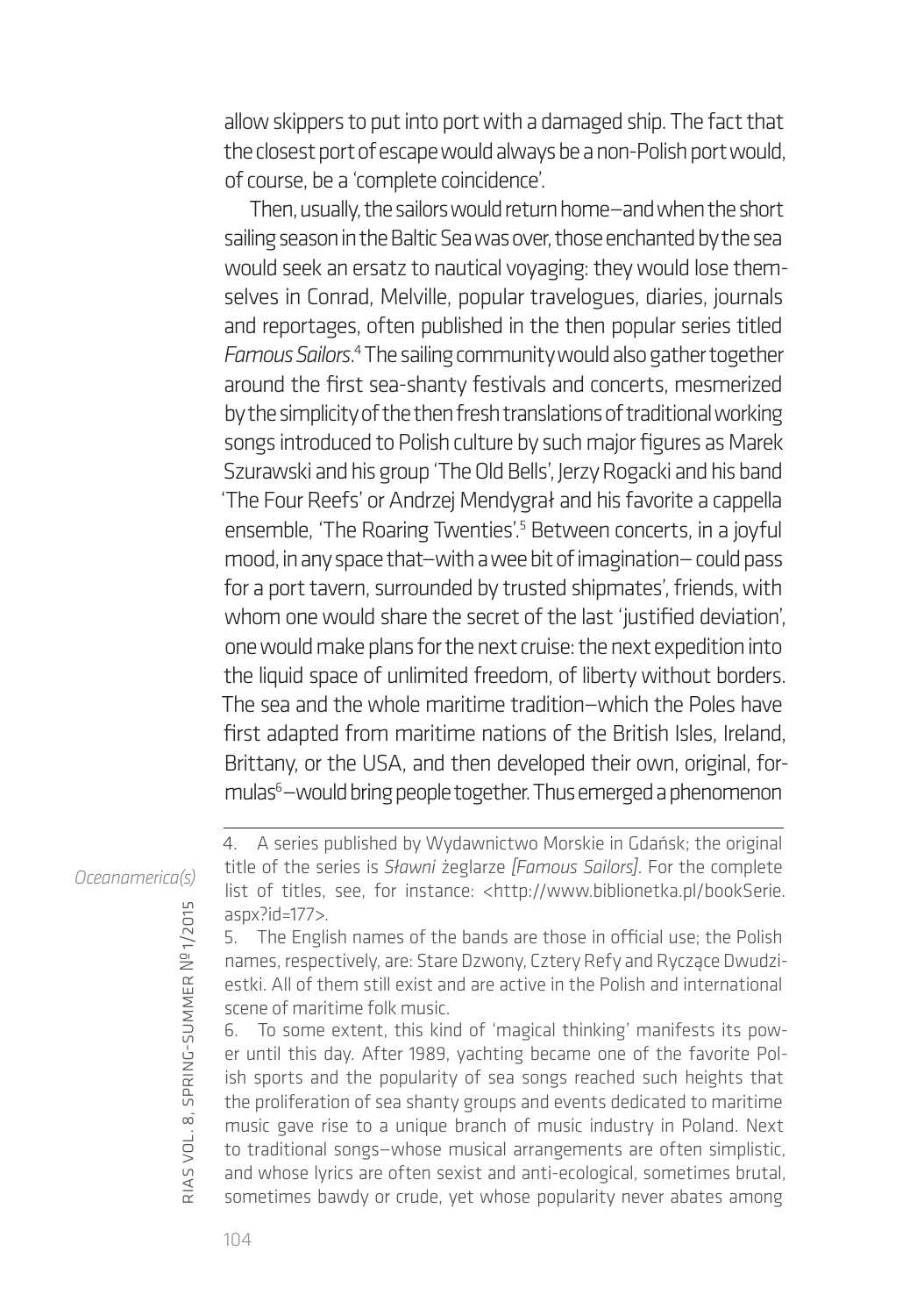unique in the scale of the world: a heterogeneous subculture bound with the ties of solidarity—a close-knit community of yachtsmen and sea shanty lovers, that, by imparting upon each of its members a modicum of the sense of liberty, would empower everyone—came into existence right under the noses of the Home Security Service of the People's Republic of Poland. Anchoring the complicated, tangled everyday reality in a distant history—in the days when 'ships were made of wood and men were made of steel'—members of this group, like the mutineers of old, would seek refuge from the 'injustice of laws and the cruelty of the authority' in the endlessness of the inhuman ocean and in the fascinating unfamiliarity of the distant lands: the sailing season over, travel writing, sea romances, adventure novels and sea shanties had to suffice as a necessary antidote to the harsh, hopeless reality of the time. No wonder then, that in contrast to the penetrating greyness of the Poland of the 1980s, the lush vegetation, the mild climate of the South Seas and the warm composition of the happy islanders—mythologized in songs of many nations—became central tropes of the stereotypical Polish rhetoric of an earthly paradise. Hence, sailing,

the aficionados of maritime culture—contemporary songs of the sea constantly come into existence: new forecastle songs, rock-shanties, popshanties and neo-shanties are often performed with the accompaniment of instruments or a cappella. The latter ones usually retain the essential poetics of the traditional maritime work song, but are performed in professionally arranged close harmonies—and even though the genetic continuity is unquestionable, the neo-shanties, written for stage and recorded in professional studios, are a genre of entertainment and not a working tool. Groups such as Banana Boat, Pearls and Rascals, Formacja, or EKT Gdynia continually supplement their 'traditional' repertoire with new songs; every year new maritime folk groups are formed and new events dedicated to maritime music are held: in 2009 alone, over 30 cyclical sea shanty festivals would be organized throughout Poland, gathering jointly several hundred thousand lovers of maritime folk. Until the online community life shifted to Facebook, the statistics of the largest Polish portals of maritime music—*Szantymaniak* and *Szanty 24*—would record several thousand unique and returning visitors a month. The phenomenon of the Polish sea shanty, however, continues to develop, albeit its ideological significance has changed: today, to a much greater extent, maritime culture provides a psychological 'safety valve' for the generic overworked corporate employee, whose idea of freedom is no longer related to national liberation.

*Paweł Jędrzejko RIAS Associate Editor University of Silesia Katowice, Poland*

*UCM Trnava, Slovakia*

review of international american studies

REVIEW OF INTERNATIONAL AMERICAN STUDIES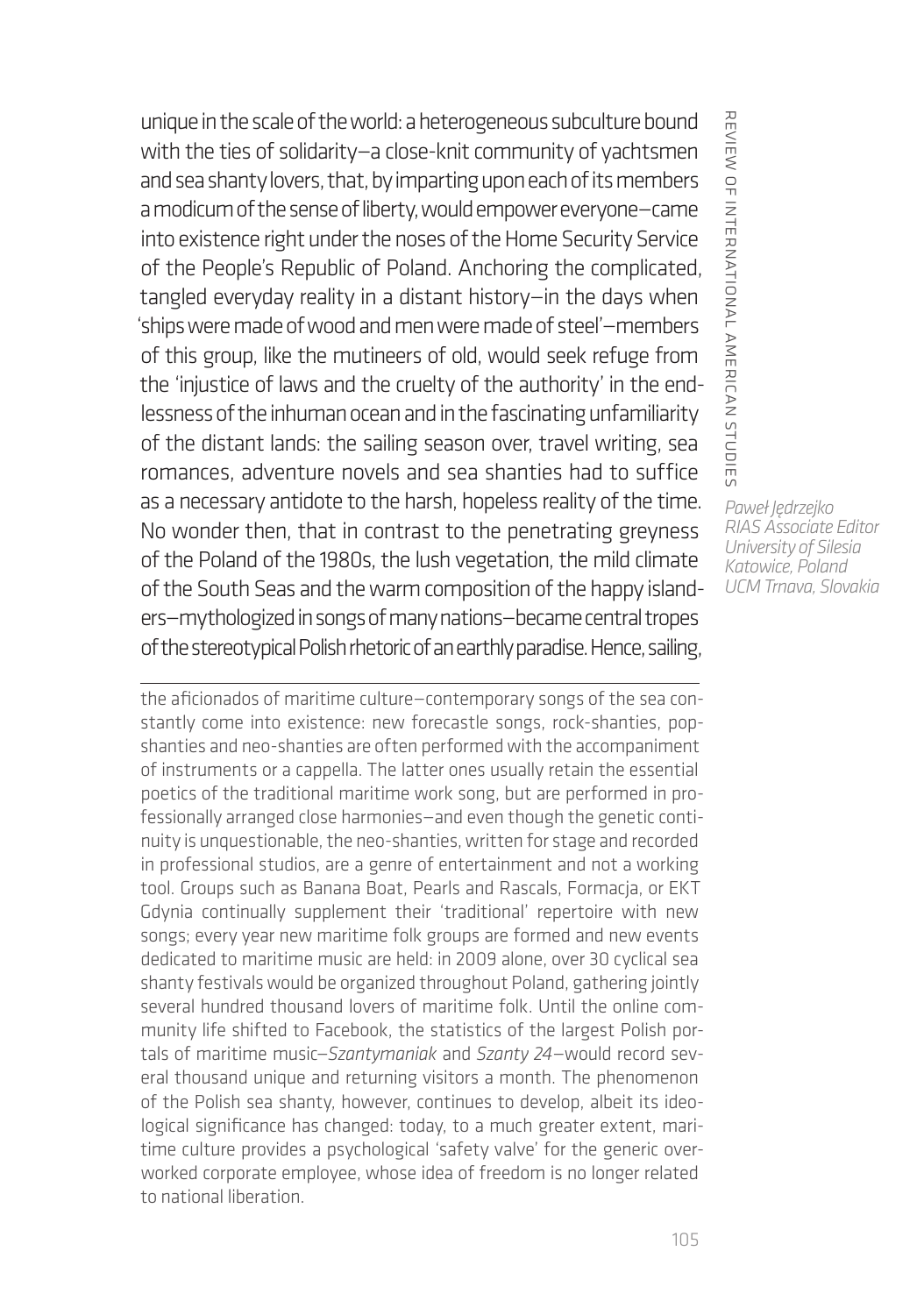maritime culture and the literature of the sea proved to resonate in unison with the Polish romantic tradition of national liberation. For years, the figure of the nautical voyage and the limitlessness of the open ocean would kindle hope: sea literature would give Poles the strength to take heart in the face of daily adversities, sailing trips would whet the curiosity of the world, the communal listening to sea shanties would strengthen social bonds of those defiant with respect to the stifling system–and thereby, by bringing the popular awareness of oppression to a much sharper focus—all of these factors together would help forment mutinous sentiments in the no longer 'captive minds'. This is the time when Lucjan Wolanowski's extraordinary reportage made it to the Polish bookstores—and this is when the Poles believed its truth without reservations.

Today, the excitement of sailing no longer depends on instances of 'justified deviation'. Anyone, money and health permitting, can circumnavigate the globe: a rebellion—if it ever happens—tends to take the form of 'an intimate revolt'.7 The Poles sail more often, much further and far better than ever before, albeit the philosophy underlying their nautical adventures has, comprehensibly, evolved. Myself, at those rare instances when time permits me to go to sea, I am no longer drawn to sailing by the magnetic virtue of the more or less imaginary Other worlds: it is the mesmerizing power of the ocean that attracts me. I go sailing to reduce the number and intensity of stimuli that my mind is forced to process every day, to experience the 'natural stepper', the rocking and rolling boat, tossed by the seething swell with no land in sight. Sailing, I face 'organic', immediate, reality—I regain peace of mind and can hear my own thoughts. I go to sea to clearly see the crevices of the discourse: to map places, where the somatic and the semiotic blend together. And I read Wolanowski as if time never passed.

## *Oceanamerica(s)*

the magical/the real. journeying

In the past (not so distant at all), in a world in which places reachable today within a few hours were so achingly unattainable that they would—in essence be unreal—the threshold separating the fact and the fiction was drawn by one's capacity of willing suspension of disbelief. Key words activating the process are often tantamount

7. A term borrowed from Julia Kristeva's eponymous book.

rias

vol. 8, spring-summer

№ 1/2015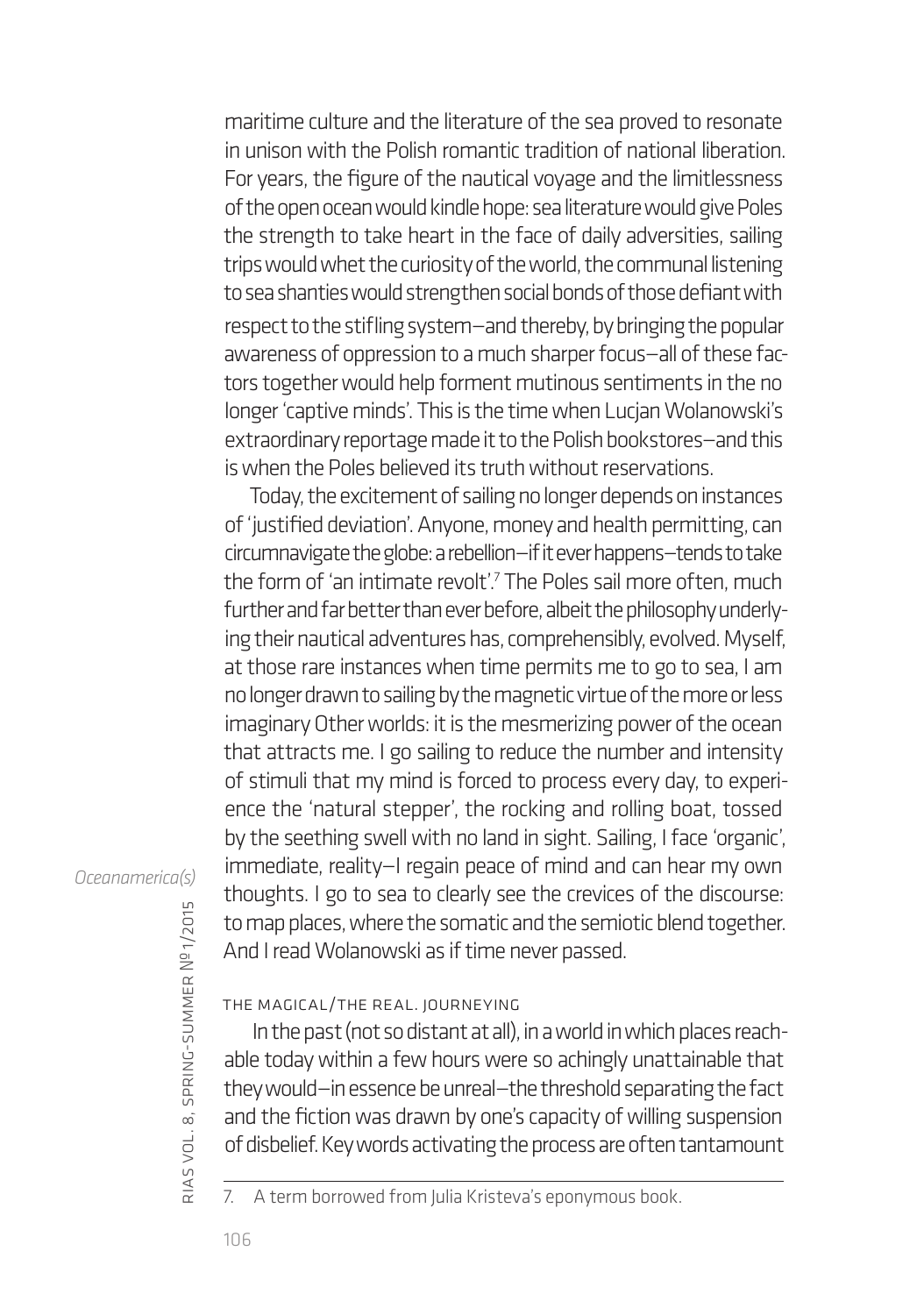to the names of particular genres of writing: terms such as 'travelogue', 'diary', 'memoir', 'journal', or 'reportage', as well as 'history' open up the space of trust. Representing the so-called 'literature of fact', the thus labelled works of non-fiction function in the realm of readerly reception as media of historical truth. Yet, it is not only in the context of societies exposed to the consequences of prolonged isolation that the thought Friedrich Nietzsche formulated in his *Daybreak* proves applicable:

*Facta! Yes, Facta ficta!*—A historian has to do, not with what actually happened, but only with events supposed to have happened: for only the latter have *produced an effect*. Likewise only with supposed heroes. His theme, so-called world history, is opinions about supposed actions and their supposed motives, which in turn give rise to further opinions and actions, the reality of which is however at once vaporised again and produces an *effect* only as vapour—a continual generation and pregnancy of phantoms over the impenetrable mist of unfathomable reality. All historians speak of things which have never existed except in imagination. (Nietzsche, 2005: 156)

The discourse of history—always 'perspectivist', always political—like all other narratives lends itself to deconstructions. It is so, because—on the one hand—is does have the power of calling into existence 'facts' whose 'facticity' is usually an exponent of the credibility of a given interpretation of objects making up material reality, or of source texts. On the other—it is capable of rendering 'facts' null and void: it may marginalize, or eliminate them altogether. The first of the two processes finds an excellent illustration in a contemporary debate on the Battle at the Dog Field, described by Vincentius of Cracow in his *Chronica Polonorum*, 8 which allegedly took place in the fall of 1109 between the forces of the Holy Roman Emperor Heinrich V and the army of the Polish ruler, Boleslaus III the Wry-Mouthed. It is common knowledge that today a major group of historians—revising historiographic canons

REVIEW OF INTERNATIONAL AMERICAN STUDIES review of international american studies

<sup>8.</sup> *Chronica seu originale regum et principum Poloniae*, or *Chronica Polonorum*, is a Latin history of Poland written between 1190 and 1208 by Wincenty Kadłubek (1161–1223), a thirteenth-century Bishop of Cracow and historian of Poland, also known as Vincentius de Cracovia, Vincent Kadlubek, Vincent Kadlubo, Vincent Kadlubko, Vincent of Kraków, or Master Vincentius.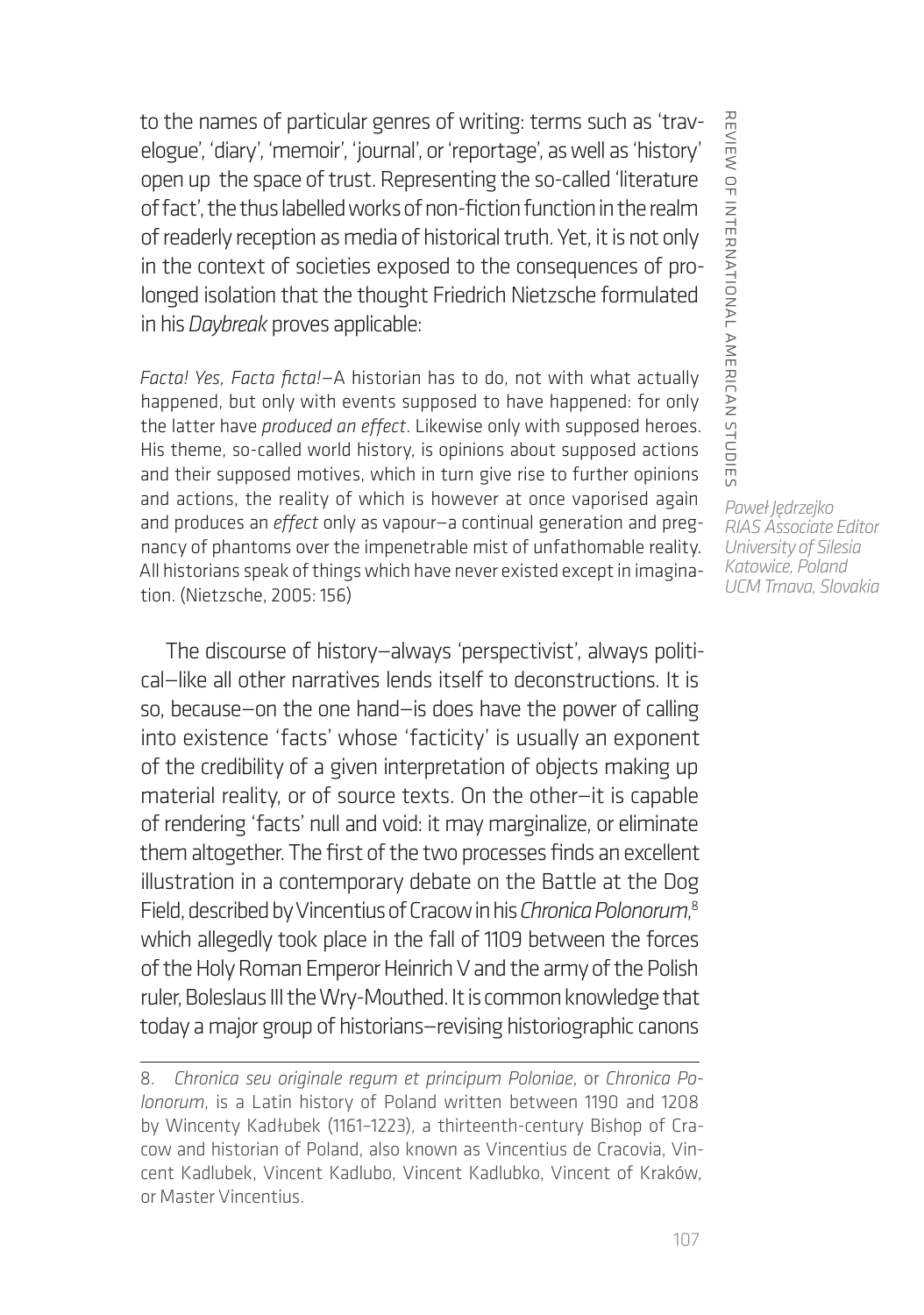that had dominated the teaching of history in the decades preceding the 1989 political transformations of Poland—present arguments undermining the 'facticity' of the alleged military engagement. Myself, however, I have experienced its 'truth' in a manner that leaves no doubt as to its 'reality'. In front of my whole elementary school class, I was failed by the teacher for the lack of knowledge of the date of the fateful battle—and I had to swallow a very real, burning shame of public humiliation: a fact, that even the make-up grade, which saved my GPA at the time, could not erase.

More importantly, however, it seems that even though the reality of the battle referred to above avoids verification, since the skirmish (even if it happened) is historically too remote to allow for any unambiguous confirmation or disproof of its facticity, its presence in the discourse of history has continued to have most tangible consequences. The battle *has happened*, even if it has not: the school transcript featuring my feral failing grade proves it beyond doubt. Interestingly, the reverse mechanism works in an analogous fashion: historiography proves perfectly capable of eliminating inconvenient 'facts' by removing them from history. Suffice it to remind the reader how many Poles painfully felt the consequences of overt speaking about the massacre of Polish officers executed by People's Commissariat for Internal Affairs (NKVD), the Soviet secret police, in the village of Katyń in April and May 1940, when the official historiography of the People's Republic of Poland recorded no such event. In the context of the above, a question that translates the heretofore reflections on 'facts' and 'non-facts' into the sphere of ethics becomes central: if Poland had not undergone political transformations in 1989 and if the next ten generations of Poles were educated on the basis of the 'factography' underlying official history coursebooks, would the Katyń crime be a 'fact', a 'myth', or perhaps the question itself would no longer make sense in the face of the 'silence of history'?

The truth of a historical description appears to be a 'pragmatic truth': it may only be determined on the basis of a tangible—measurable—experience of the *effects* of the introduction of the facts into the discourse, of their elimination from it, or the impossibility of their acknowledgment (and therefore also the impossibility of their description) due to the shortage of categories allowing

#### *Oceanamerica(s)*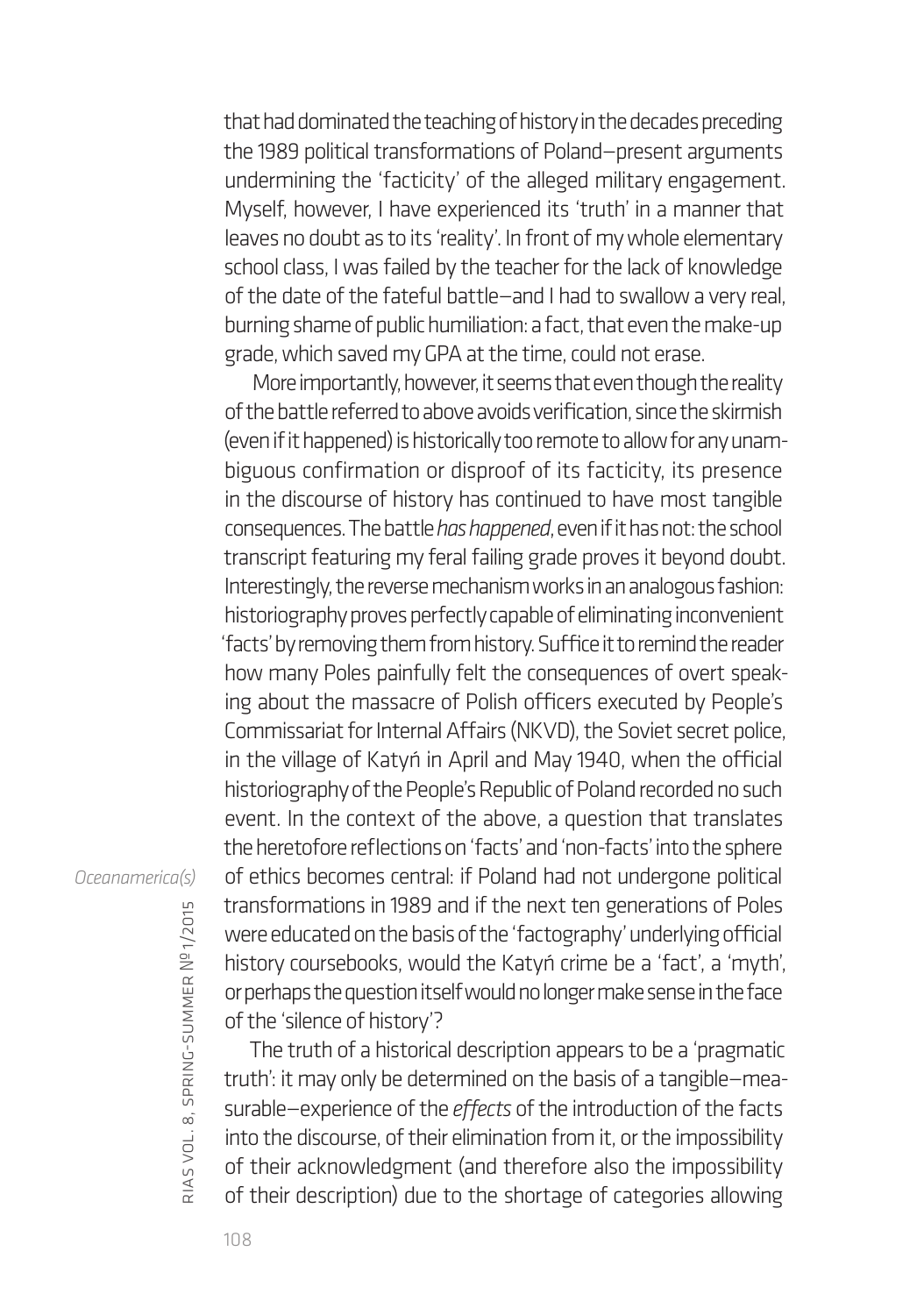one to distinguish 'facts' *as existing objects or events*, and thus to bring them out of the nondescript space of ineffability and into the space of relational epistemology. Eventually, historical truth is the truth *bona fide*.

Before I pass on to the analysis of the examples from the literature of the sea, it is important to consider the consequences of such thinking about history and historiography in the context of the truth inscribed into the culture of the West as a transcendental value. There is no doubt that truth is axiologized as more valuable than fiction, and therefore text classified as 'literature of fact', or non-fiction, command a greater degree of confidence than belles lettres, which, representing fiction, land dangerously close to 'old wives' tales'. Writing his *Rebels of the South Seas*, Lucjan Wolanowski officially presents himself as 'a reporter on track of the mutiny on board of His Majesty's Ship the *Bounty*'—and by thusly declaring his allegiance to the milieu of 'factographers', he is granted the trust of the knowledge-hungry readers demanding access to the distant world as a person 'writing the truth'. Yet, because *facta* are *facta-ficta*, Wolanowski the 'factographer' must first believe such a truth himself—unlike Herman Melville, who is an artist and a man of *belles lettres*. Writing his *Typee* almost a century and a half before, Melville creates a novel: a work of fiction, which (at least in its preliminary concept) makes no claims to expose any historical truth. The above notwithstanding, in both cases—as it seems—it is the sanction of 'truth' that has decided about the formula of the reception of each respective text.

Wolanowski gives his readers a guarantee of the 'truthfulness' of his account (i.e. its accordance with facts) by defining himself as a 'reporter' in the subtitle of the book—which is one of the many causes of his popularity. Conversely, the condition of the popularity of *Typee*—although by Melville's assumption, the text has always belonged to the sphere of fiction—was the official verification of the 'facts' described in the narrative and the external confirmation of the credibility of its author. Historians of American literature, however, are well aware that although while writing *Typee*, Melville drew his inspiration from his own biography (among the more important events in which were the episodes of his desertion from the whaling ship the *Acushnet* and his brief sojourn in the island of Nuku

REVIEW OF INTERNATIONAL AMERICAN STUDIES review of international american studies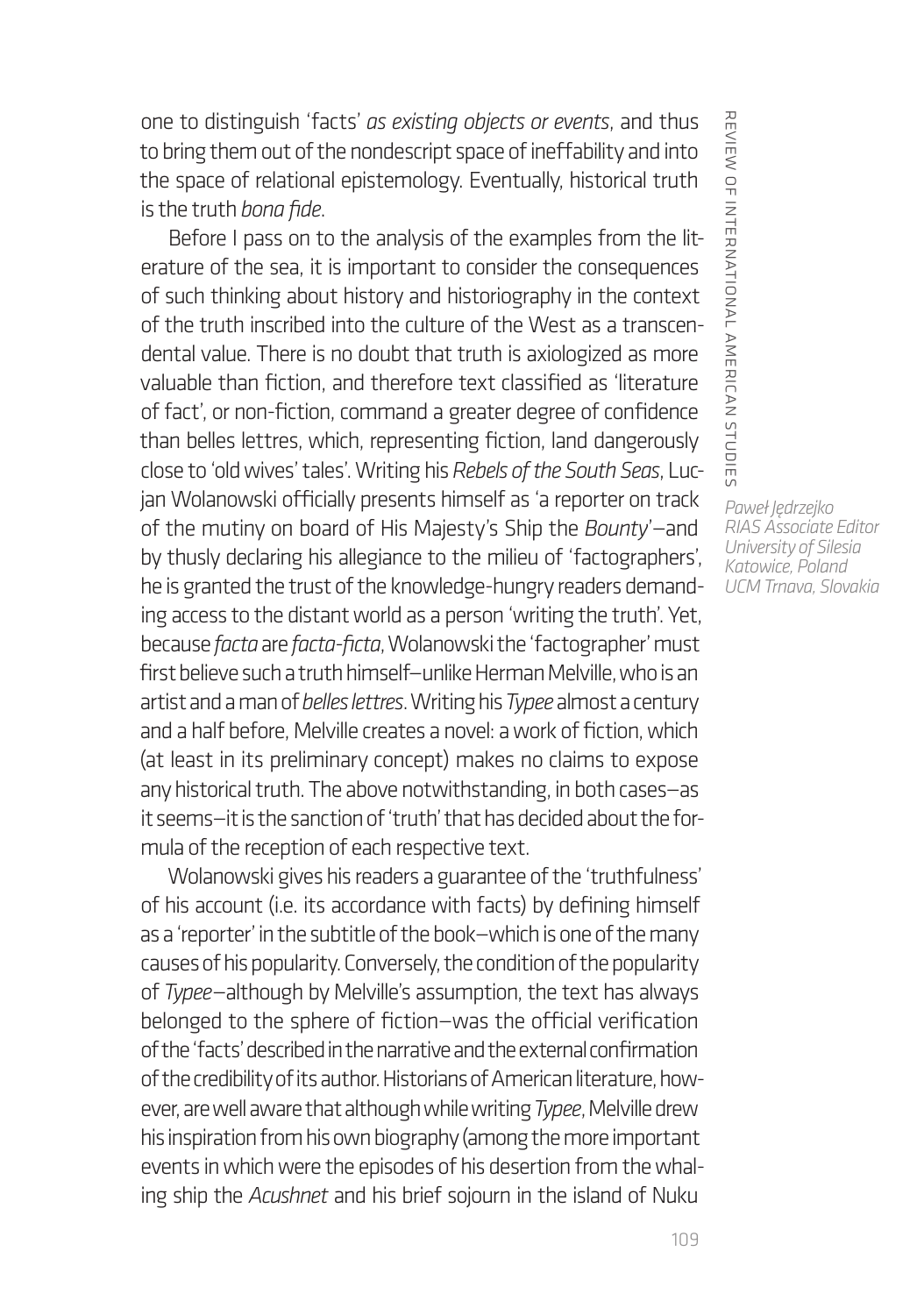Hiva), he would, above all, make liberal use of the freedom granted by the novelistic convention, quite consciously creating a fictitious reality, which was his primary goal. For instance, in order to realize his artistic concept, he 'extended' the time of his stay in Typee-Vai from the historically documented several weeks to the fictitious four months, which in itself is evidence of fabularization. And yet, in the 19<sup>th</sup> century America whose reading audience would demand the experience of the exciting truth about the far away reality of the paradisiac islands of the South Seas, the 'factographic' value of the book—promisingly subtitled *A Peep at Polynesian Life During a Four Month's Residence in a Valley of the Marquesas*—proved to be a factor of much greater importance than its aesthetic value.

The readers would approach Melville's work with mistrust: *Typee* described events that 'were too extraordinary, and too much at variance with what [was] known of savage life, to be true [...]'.<sup>9</sup> The shadow of the doubt was only removed by the unexpected emergence of the eyewitness to the events described in the novel: having read the review of the book, Tobias Greene, the other Acushnet deserter and the writer's companion for most of the duration of his stay in Typee-Vai, paid a visit to the *Commercial Advertiser* editors' office in Buffalo in order to ask for information about his friend, whom he had already considered dead. Unaware of how much time Melville really spent in the Marquesas, Greene nonetheless officially vouched for the 'truthfulness' of the novel: his statement proved sufficient for *Typee* to lose its aura of 'incredibility', which resulted in its sudden reconceptualization as a work of non-fiction, a 'factographic' piece of literature. And because Melville had a number of reasons to wish for his book to attain the highest status and reach the widest audience possible, he not only refrained from dismantling the accidentally born myth of himself, but also took care that this myth should become the only version of history in existence. Since then, the fiction of *Typee* enjoys the sanction of the truth, while Melville himself basks in his fame of a travel writer and the author of a 'factographic romance'.

'When the legend becomes fact, print the legend'—observes Maxwell Scott in John Ford's classical western movie *The Man Who* 

## *Oceanamerica(s)*

<sup>9.</sup> See: Thomas M. Foote, 'How strangely things turn up!', *Commercial*  Advertiser, July 1<sup>st</sup> 1846, quoted in Hershel Parker (1996: 434).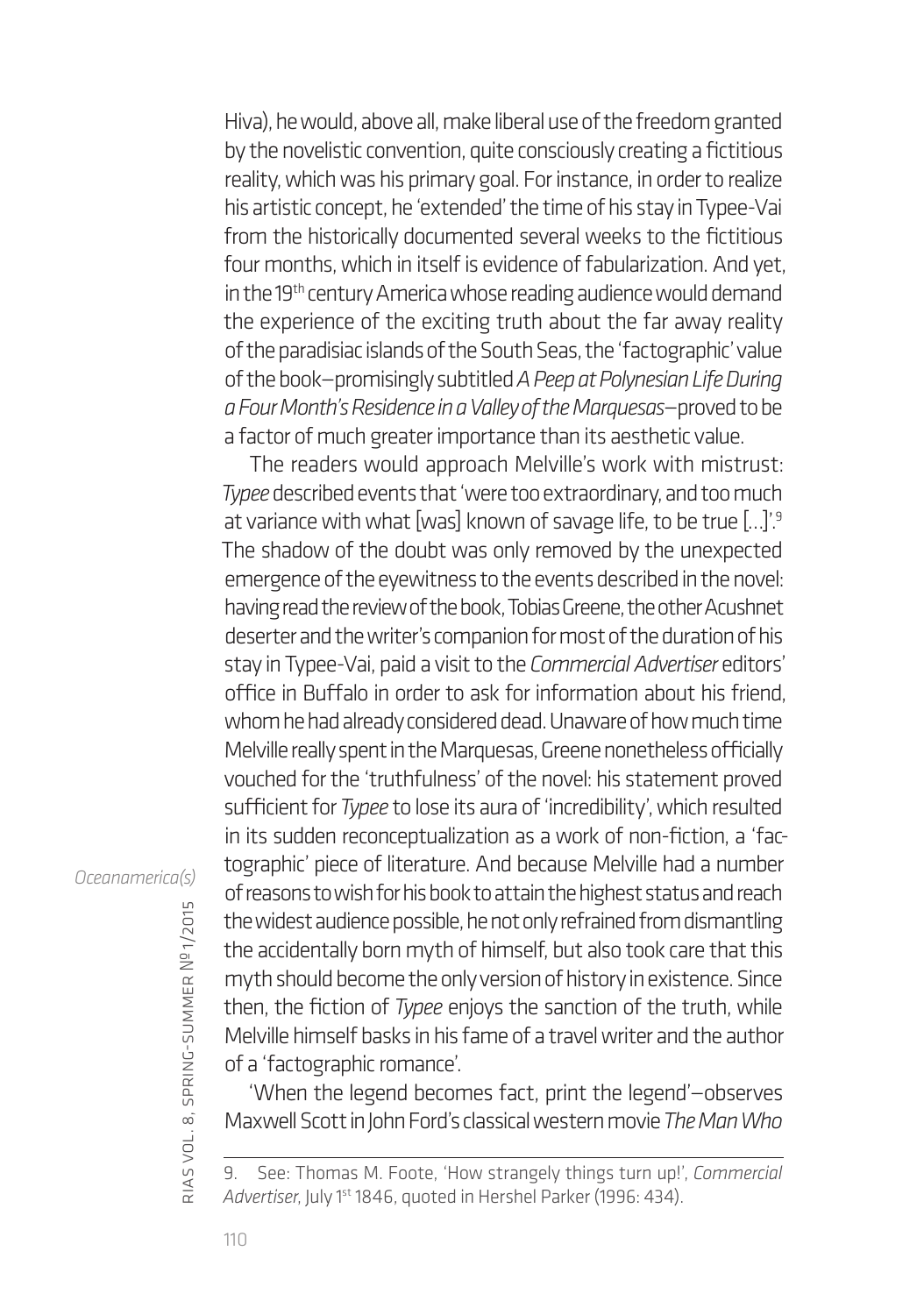*Shot Liberty Valance* of 1962. This maxim seems to best summarize the magic of the realism practiced by many, if not all, travel writers: believing in the legend, they first create history and them inscribe themselves in it so deeply that when 'facts' permeate from their novels into their biographies, they feel no need to rectify information that might deviate from the truth. This is why for decades Melville's readership believed that their author indeed spent four months in the Marquesas—and such information is provided as 'fact' in many important encyclopaedic publications, including the Polish *Encyklopedyja powszechna* of 1864. However, the same cultural mechanism that was responsible for the fact that in order for Melville's literary text to gain wide readership it had to become reconceived as non-fiction, also opened up the space for Lucjan Wolanowski—a credible 'reporter', granted an enormous credit of trust by the audience hungering for the knowledge of the world out of their reach—to believe in the power of a legend. Well aware that under his pen the legend becomes fact, he opens his account of the history of the mutineers of the *Bounty* with an introduction written in a language of a romance, in which the magical tale and factography blend together into an inseparable whole:

The tropical night enveloped the plotter's secret council on board of the HMS *Bounty* with a shroud of silence. When the Southern Cross paled away in the firmament, Fletcher Christian mustered his comrades. By dawn, the ship was already in their hands. Her commander, William Bligh, and those of the crew still loyal to him were unceremoniously thrown into a lifeboat and abandoned at the mercy of the fates amidst the endless ocean. When the insignificant nutshell of a boat, rocked by the swell, disappeared from their sight, the mutinous seamen resumed their cruise. They did not know the port of their destination, they did not know what was in stock for them. Yet, they dreamt of a faroff place, somewhere over the rainbow, where the wrath of the British justice would not reach them: some island aside from the frequented nautical routes, where they could establish their private paradise already in this world, and where they could live their lives away from the iron discipline and safe from the cruel anger of their captain.

They set sail to weather through One Thousand and One Adventures and make it into the wide pages of History.

This is the account of their vicissitudes, told by the author who, two centuries later, followed in their wake through the isles of Oceania. (Wolanowski 1980: 5)

REVIEW OF INTERNATIONAL AMERICAN STUDIES review of international american studies *Paweł Jędrzejko RIAS Associate Editor University of Silesia Katowice, Poland UCM Trnava, Slovakia*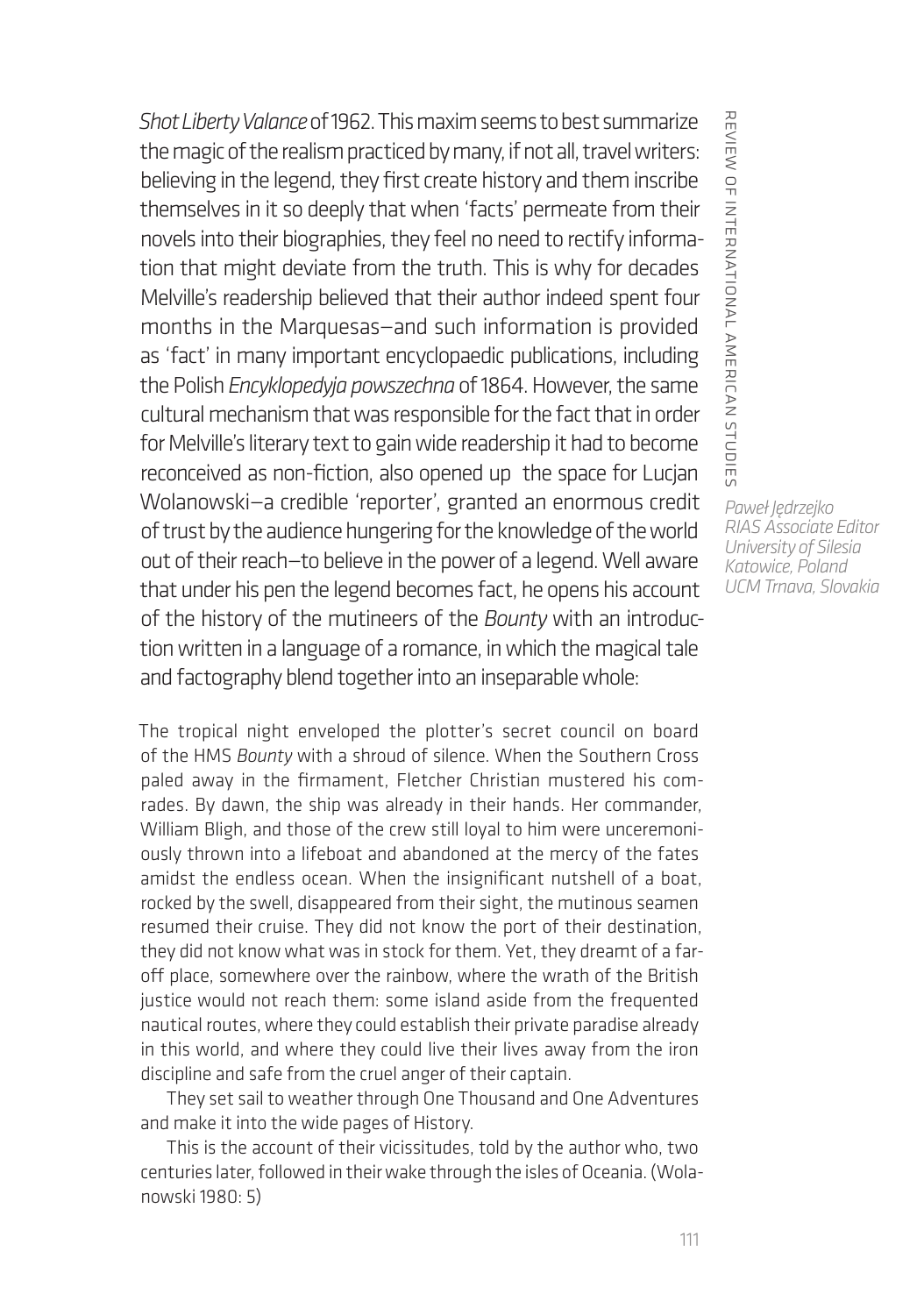#### the magical tale/history. the *bounty*

One Thousand and One Adventures, like *One Thousand and One Nights*: that, in Wolanowski's book, is a true bridge between the silent fact and history. His awareness of the liquid nature of reality and of the uncertain status of historiography which always caves in under the pressures of the Authority, filled with an empathic wish to understand the human condition and the passage of time, renders his history of the *Rebels of the South Seas* a veritable tour de force of its author's philosophical self-consciousness. An experienced journalist, a sensitive observer, an intellectual—Wolanowski seems to be winking at the reader: he knows that if Fletcher Christian and William Bligh had not been a part of the magical imagination already, if the expedition of the *Bounty* had not already become the stuff of the legend—its history would have been unimportant, and the 'fact' itself would fade away like ink on the pages of ancient court records, yellowed with age. It is not historiography that drives Wolanowski to follow in the wake of the mutineers: it is the magic of the legend. And even if a similar 'reportage' could be written on the basis of the testimony of William Bligh and the documentation collected by the Admiralty—an expedition in search of the legend was indispensable, because it made it tangible, it gave it substance. Here it is the legend that calls facts into existence thus creating history which, in turn, legitimizes the legend itself attributing to it the value of truth. A truth all the more trustworthy because it bears the signature of a journalist enjoying the highest esteem among his colleagues and universally loved by his readers, a factographer who in 1980<sup>10</sup> gives the Polish audience a romantic story of men who rebelled against the tyranny and choose the path of freedom, yet a path leading beyond the point of no return. And it does not really matter that in the end the mutineers of the *Bounty*—after a short moment of rest in Tahiti—landed on a hostile, weather-beaten rock of an island at the end of the world, where nearly all of them died, murdering one another. It is inessential that the brief episode

10. The year of the consequential, tragic events at the Gdańsk shipyard, the year in which Andrzej Wajda symbolically produces Hamlet in the legendary Stary Theater in Cracow using the text of the play based on the translation by one of the most important Polish dissidents, Stanisław Barańczak, then at Harvard.

#### *Oceanamerica(s)*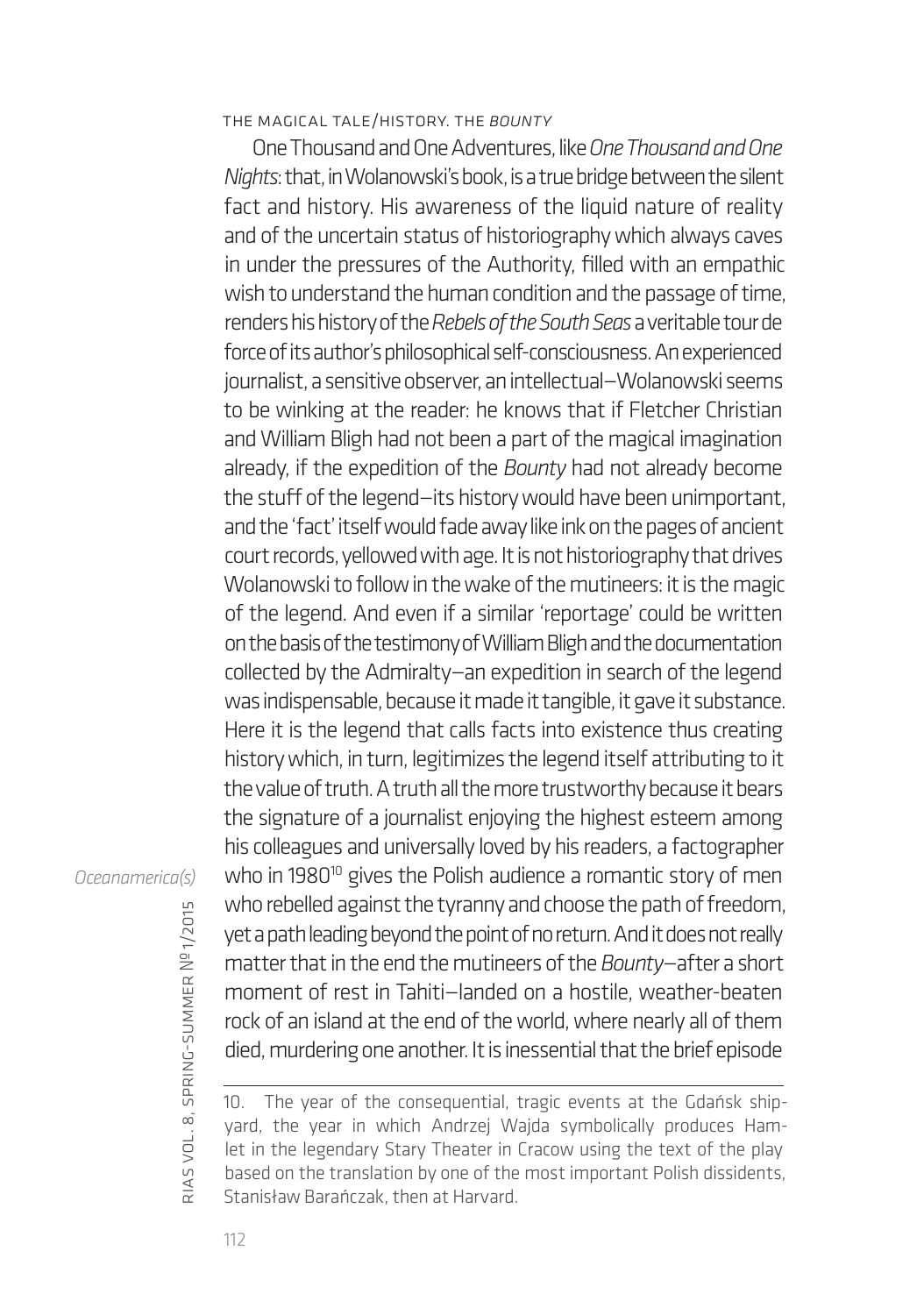of the mutiny itself would 'expand' in Wolanowski's narrative into many pages, while whole years of the mutineers' miserable lives in the Pitcairn Islands were fit into several paragraphs. What is important is that the people—desperate at the arrogance of the authority (here: the captain, second to God), hardened by the ruthless reality of the navy—finally rebelled against it. They took the risk, even though they realized that in case of failure, the consequences would be unimaginably harsh and that if they chose to take this step, there would be no turning back. This is why their act of defiance became legendary and the rebels themselves gained the status of romantic heroes. The mutiny of the *Bounty*—mythologized, inscribed into a song, made into films, and finally, revised in terms of 'factography' by Wolanowski's rhetorical gesture—ideally meets the 'demand for truth' which the Polish reader under the Martial Law would develop: the reader, who especially then may have dreamt 'of a far-off place, somewhere over the rainbow', where the wrath of the communist justice would not reach them. The mutiny, an act of throwing off the yoke, and then 'some island aside from the frequented nautical routes', where one could establish one's private paradise already in this world, and live one's life away from the arrogant government, away from the 'iron discipline and safe from the cruel anger' of the system.

In this way, through the discourse of Lucjan Wolanowski's 'reportage', which—as the motto overarching the argument of the present article clearly suggests—requires of the reader an act of a willing suspension of disbelief, the sailors and officers of the Bounty spectacularly made it into the wide pages of History, including the History of Poland. Such is the condition of the 'truth of history', which the reporter calls into existence for himself and for those willing to believe it.

#### the image/reality. a reportage

In 1790, inspired with the events on the *Bounty*, Robert Dodd thus imagined the traumatic scene of abandoning William Bligh and those loyal to him in an open boat in the open ocean:<sup>11</sup>

REVIEW OF INTERNATIONAL AMERICAN STUDIES review of international american studies

<sup>11.</sup> Robert Dodd [artist & engraver], *The Mutineers Turning Lt. Bligh and Part of the Officers and Crew Adrift from HMS Bounty, 29 April 1789*. B.B. Evans [publisher], Date: 2 Oct. 1790. National Maritime Museum,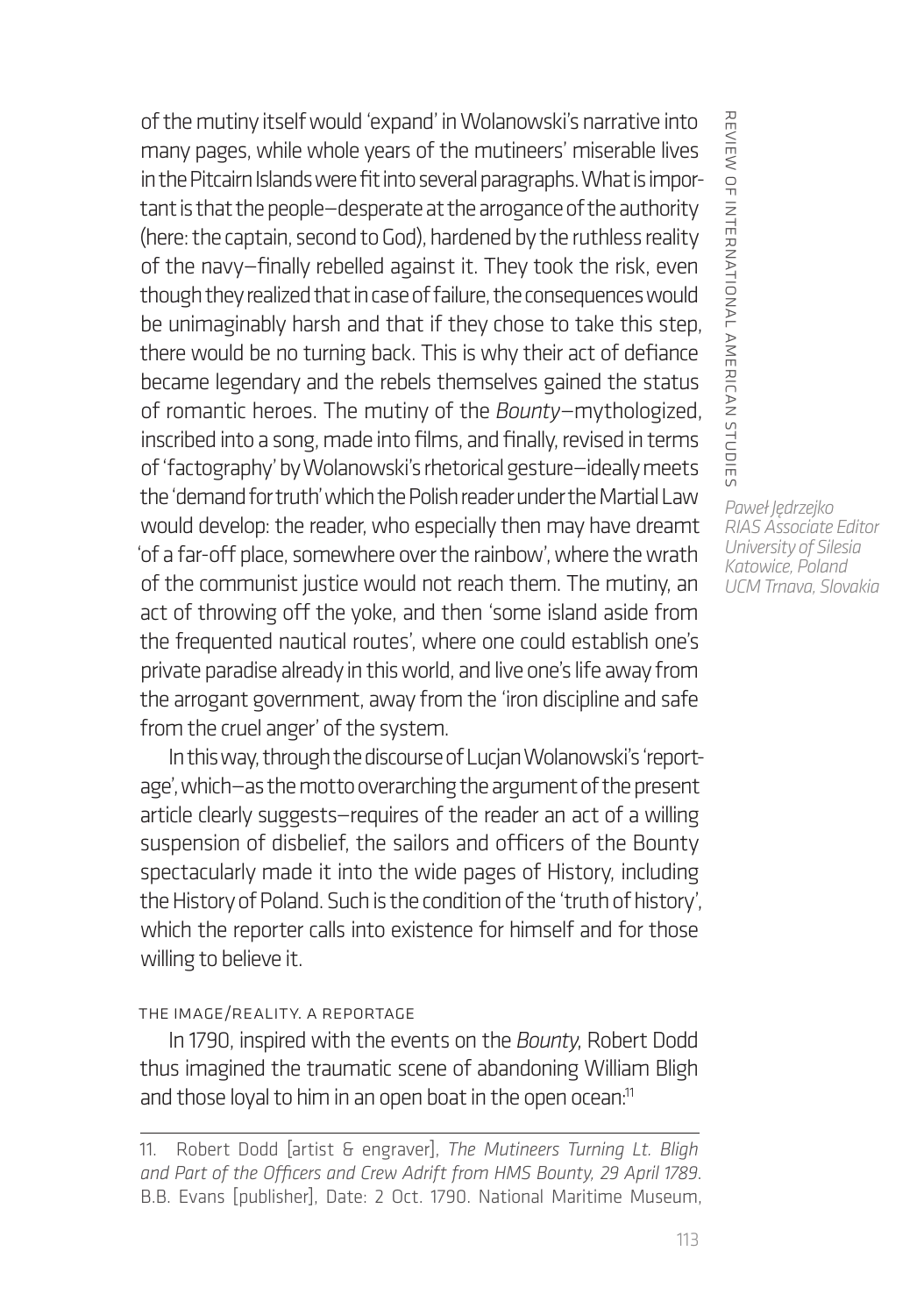

Fletcher Christian, dominating over the whole scene, stands in the stern of the *Bounty*, evidently relaxed, nonchalant in posture. At the same time, the tallest figure among the crew of the boat is William Bligh, standing amidships. Both heroes of the scene look each other straight in the eyes: in the final round of the conflict no one is significant enough or sufficiently strong to dare violate their private dialogic space. The mutinous officer and the dethroned master confront each other in solitude: metaphorically and literally, the duel takes place at a level much higher than that from which other participants of the scene perceive the ongoing events. Having lost his ship, deprived of his power, Bligh—humiliated, wearing only his underclothes—is evidently in distress: the prospect of sailing the waters of the open ocean in an open boat, close to islands inhabited by hostile peoples, is tantamount to a death verdict. Hunched, he makes one last attempt at warning his adversary about the gravity of his crime and explaining the horrible consequences the mutiny will inevitably cause. Gesticulating vigorously, he may still hope to convince the rebellious officer to change his mind: he does not *ask* Christian *for mercy*, he *threatens him*, he negotiates. Christian,

Greenwich, London. <https://commons.wikimedia.org/wiki/File:Mutiny\_ HMS\_Bounty.jpg>.

*Oceanamerica(s)*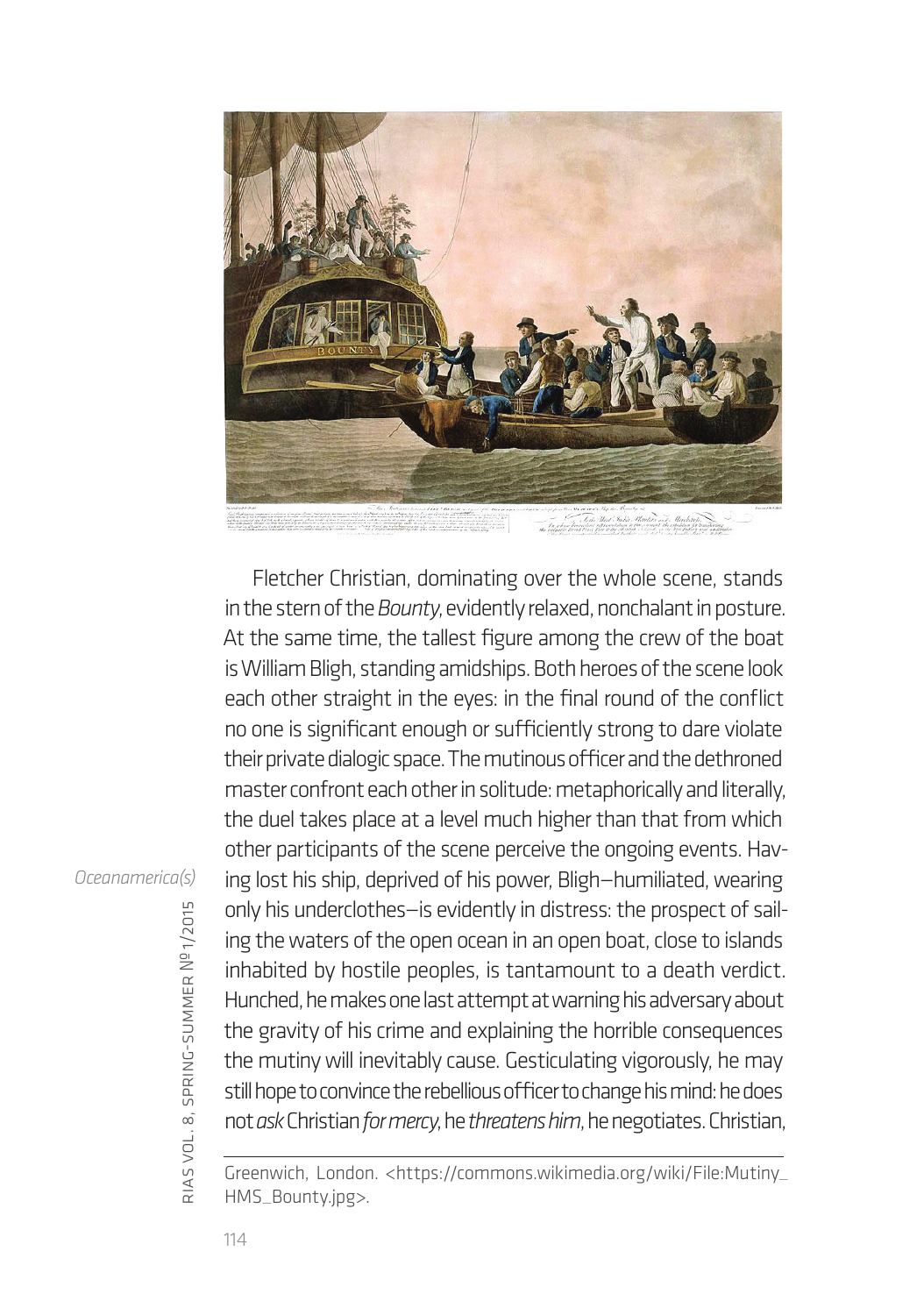however, remains calm: he has 'the higher ground'—but he is well aware that there is no turning back. In the background, the crew of the *Bounty* are celebrating their victory: they throw their hats in the air, cheering the prospect of the return to the paradise of Tahiti; others, gathering in the stern of the ship, watch the humiliation of their former oppressors with poorly camouflaged satisfaction. Certain that none of the crew of the boat will survive, almost mockingly, they pretend concern, throwing into the boat all the necessary objects: rapiers and cutlasses, pieces of canvass, hats left behind in the turmoil of the struggle. The crew of the boat, however, have already taken up their ordinary duties: mates and petty officers have already taken steps to organize the rhythm of work and get their nutshell of a vessel ready for the journey. The officer sitting in the bows of the boat clearly shows his interlocutor, the doubting sailor, who is in charge on board and with whom his allegiance lies. Others—do not doubt: they await commands. The confrontation of two orders—the order of the power and the order of the independence from the oppressive system—lies at the core of the conflict between the weltanschauungs of the leaders. Each of them has already demonstrated the magical power of their respective rhetorical skills. Bligh has managed to convince a group of his supporters to follow the British law, not to bring shame upon themselves as traitors and not to risk inevitable, cruel punishment—yet to live such a truth, they must risk their lives embarking upon an extremely dangerous voyage. Fletcher Christian has proven most successful in alerting his shipmates to the 'tangible facts': the cruelty and greed of the captain, his inefficiency in managing the ship's operations, squalor, disease and—above all—the lack of prospects for the future upon the ship's return to England. This, juxtaposed with the prospect of the return to the paradise, has evidently allowed Fletcher to present his own supporters with a choice so obvious that the return of William Bligh to the poop deck of the *Bounty* ceased to be an option for anyone to seriously consider. Robert Dodd's pictorial interpretation of the conflict seems to emphasize the dynamics of opposing visions so powerfully that it becomes central to the graphic design of the cover of Wolanowski's book. However, like the reportage itself, its 'facticity' undergoes a rhetorical and visual retouch.

*Paweł Jędrzejko*

review of international american studies

REVIEW OF INTERNATIONAL AMERICAN STUDIES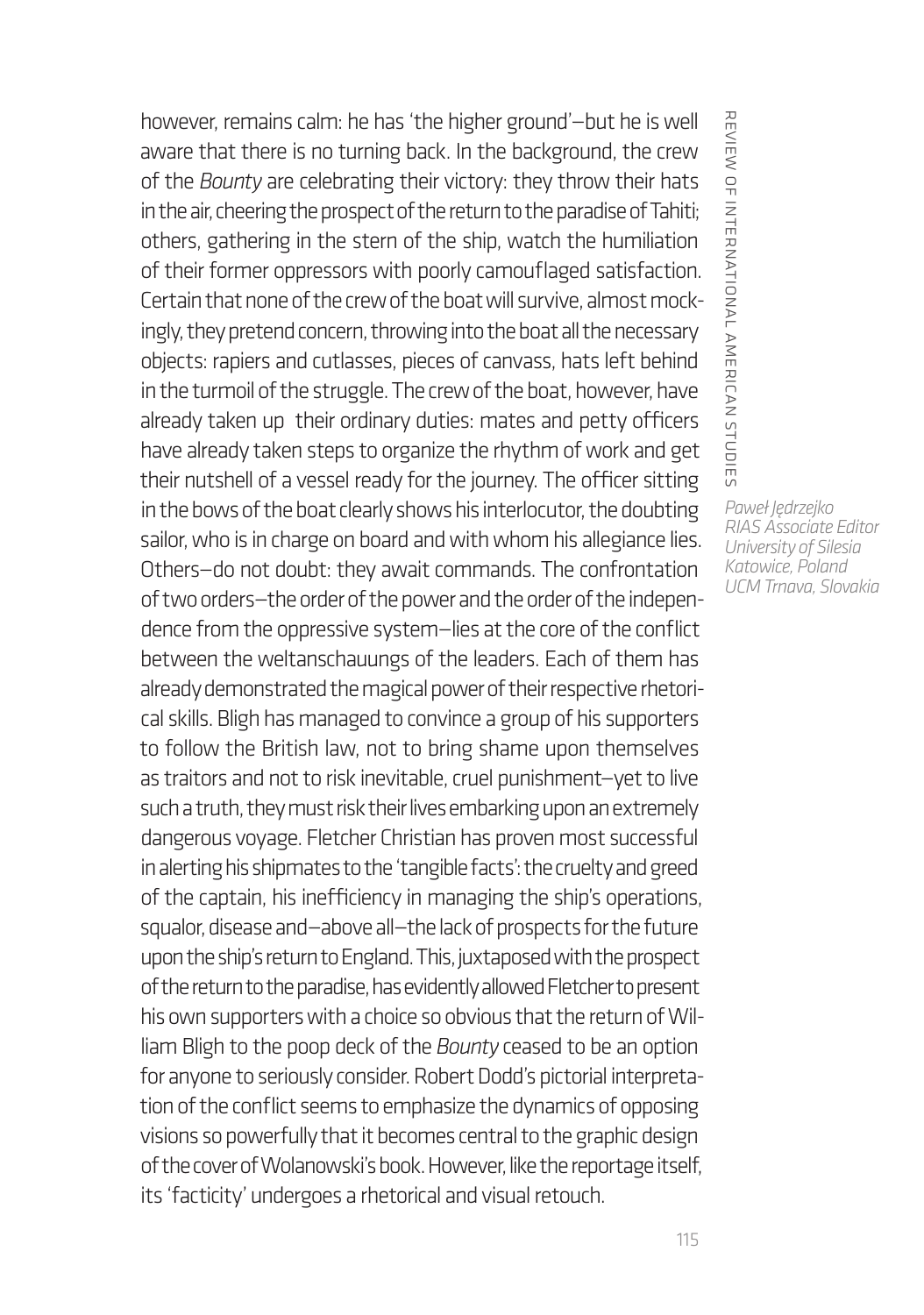

*Oceanamerica(s)*

rias vol. 8, spring-summer № 1/2015

Dodd's painting makes it to the cover of the *Rebels of the South Seas* in a mirror reflection, although the word 'Bounty'—the name of the ship carved on a board attached to the stern—remains untransformed. After all, it is important that the stern with the name of the ship and the victorious Fletcher Christian dominate the *front* cover of the book, thus, rhetorically, emphasizing the idea underlying the title: were the painting reproduced 'directly', the 'heroism' of the mutiny itself would lose prominence. Without the transforma-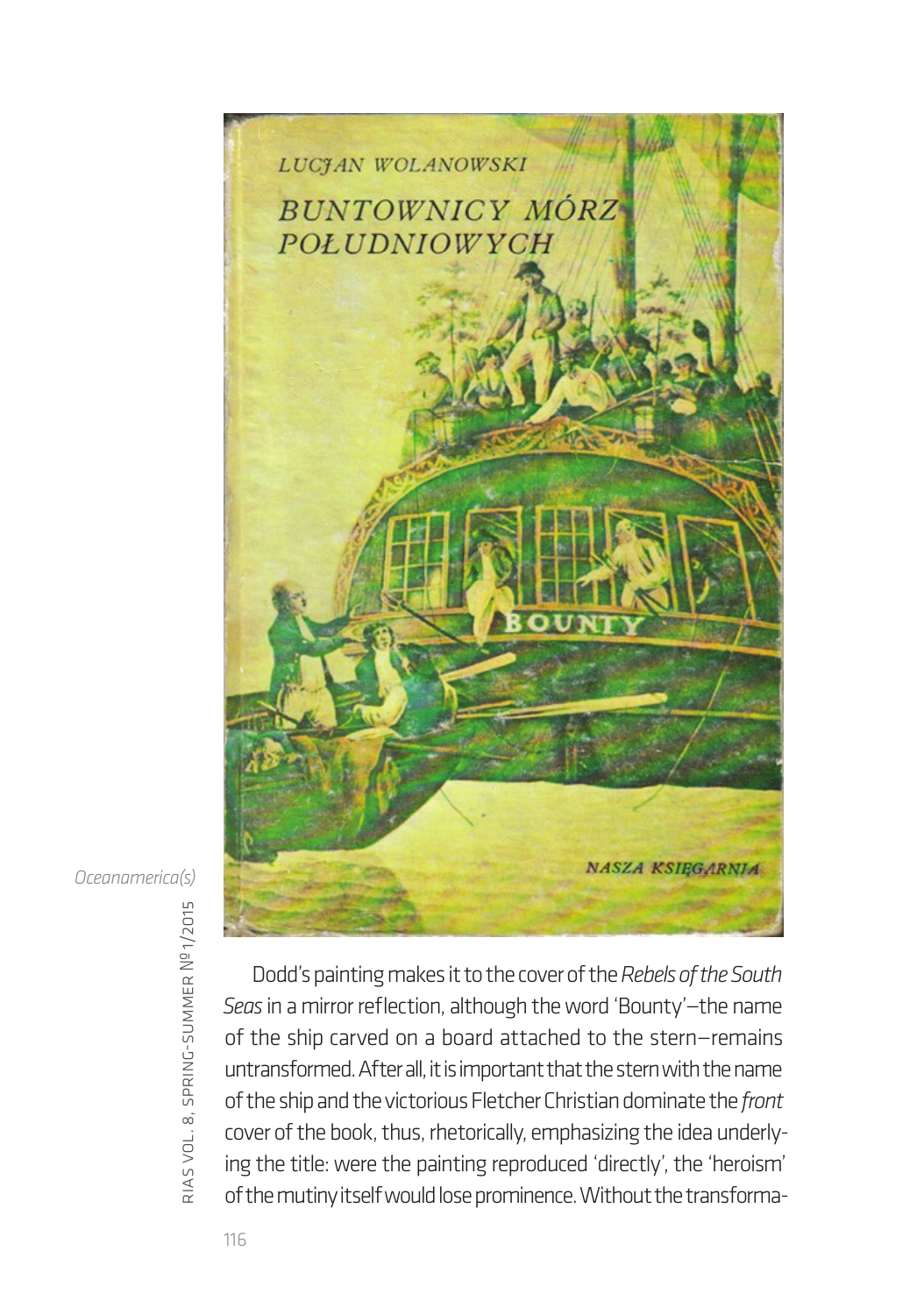tion, the person dominating the front cover would be the betrayed ship's master, William Bligh, and the ideological effect would be contrary to Wolanowski's 'exhortative' strategy. Instilling rebellious sentiments in readers living in an oppressed country is an 'end that justifies means', especially that the painting is essentially 'the same', even if presented in a mirror reflection and slightly retouched: it allows the reader to see the whole of the 'reality' as postulated by Wolanowski. Irrespective of whether the author had any influence upon the decisions made by graphic designers of the *Rebels of the South Seas*, the whole 'transformative' gesture contributing so chiefly to the building of the reality of the storyworld of the reportage must have proven most efficient: after all, at the time, it was only a very small group of people who would have a chance to confront the image on the cover of the book with Dodd's original painting. The trust Wolanowski enjoyed would probably exclude the possibility of any doubt as to the 'truthfulness' of the image crossing the readers' minds. The 'facto-graphic' narrative, which made it to the bookstores in Poland in a substantial print run, has in itself become a fact: a fact, which Wolanowski sums up thus:

Yes, this was a 'difficult' story, even if only because I have never had a chance of experiencing this journey along the lines of a proper, logical sequence of events. For instance, the issue of the visas: granted one, I would have to wait to be granted the remaining ones—and in the meantime the one I would already have received would expire, and the whole process would have to be started anew…

The theme itself is well-known in the literature of the English-speaking world, but in Poland it was still unexplored. I wanted to offer a vision of this story not only in the 'archival' perspective, but also to show the traces it left in the Ocean…

I couldn't tell how many years I dedicated to this project, especially bearing in mind the excess of my regular, run-off-the-mill duties in the editorial office.

Was I successful in the realization of my plans? This is a question only the readers can answer $^{12}$ 

REVIEW OF INTERNATIONAL AMERICAN STUDIES review of international american studies

<sup>12.</sup> A few months before his death, Wolanowski inscribed the quoted text of his self-commentary into a copy of *Rebels of the South Seas* owned by Mariusz Kubik, whose online archive has been opened to the public. The inscription is dated for September 4<sup>th</sup> 2005; the place of the inscription has been indicated as 'Warsaw'. Source: *Gazeta Uniwersytecka* UŚ (Special Issue), April 2006: 8.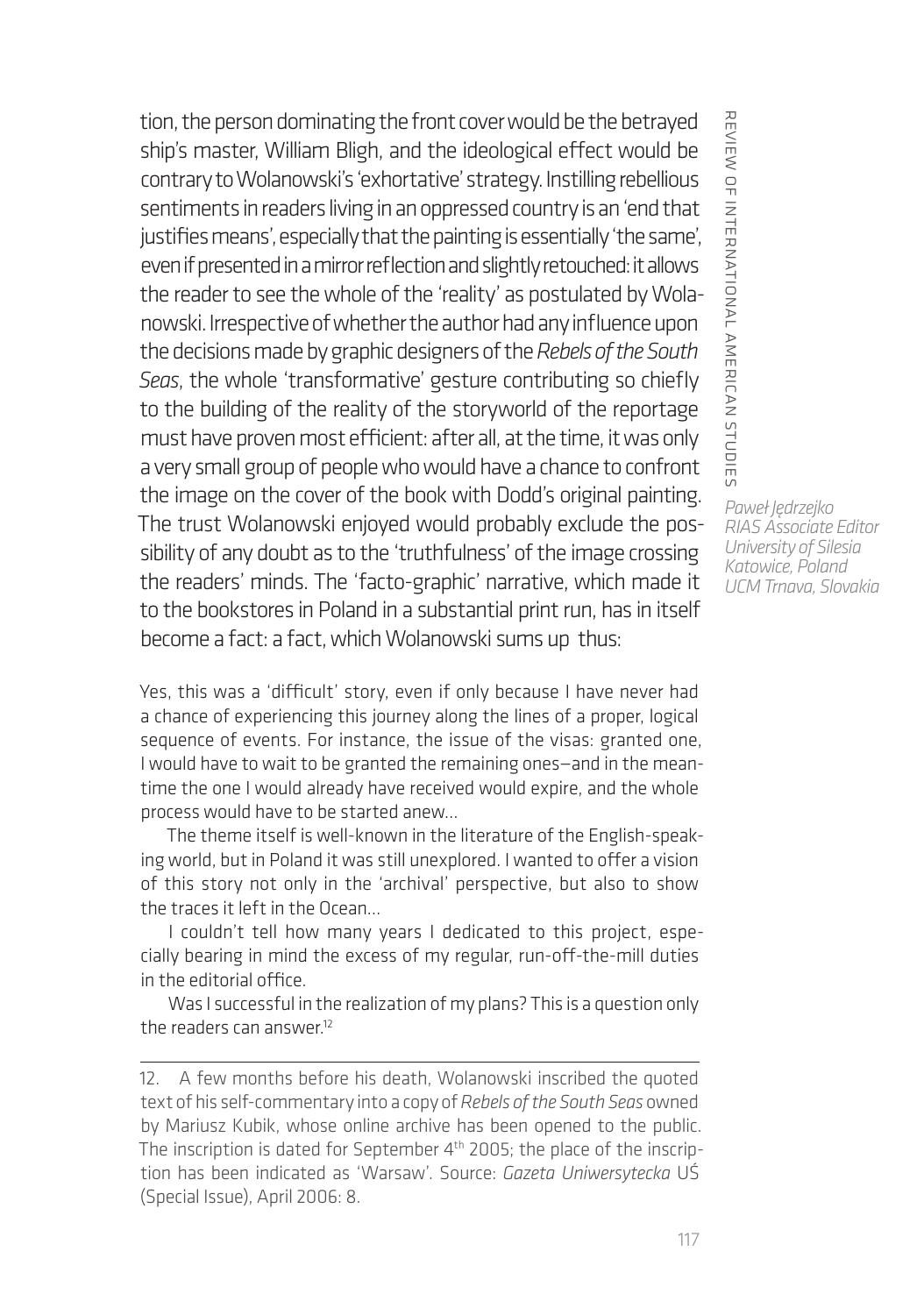As opposed to the fantastic 'traces in the ocean', the *Rebels of the South Seas* is not ephemeral: tracing the liquid discourse, Wolanowski's apparent 'reportage' operates with elements of a magical tale and strategies of reversal—enjoying a license usually granted to belles lettres. Simultaneously, it relies upon the authority of 'factography'. The masterful combination of the two introduces a romanticized legend into the sphere of reality, which the legend itself helped shaping. Wolanowski—the 'realist', the 'reporter', the 'journalist'—may have 'chosen to believe' that he was, indeed, writing a reportage. Yet, even if this was not the case, his readers, both in the 1980s and today, continue to willingly suspend their disbelief identifying with the rebel heroes who threw off the yoke of oppression to sail free.

*Oceanamerica(s)*